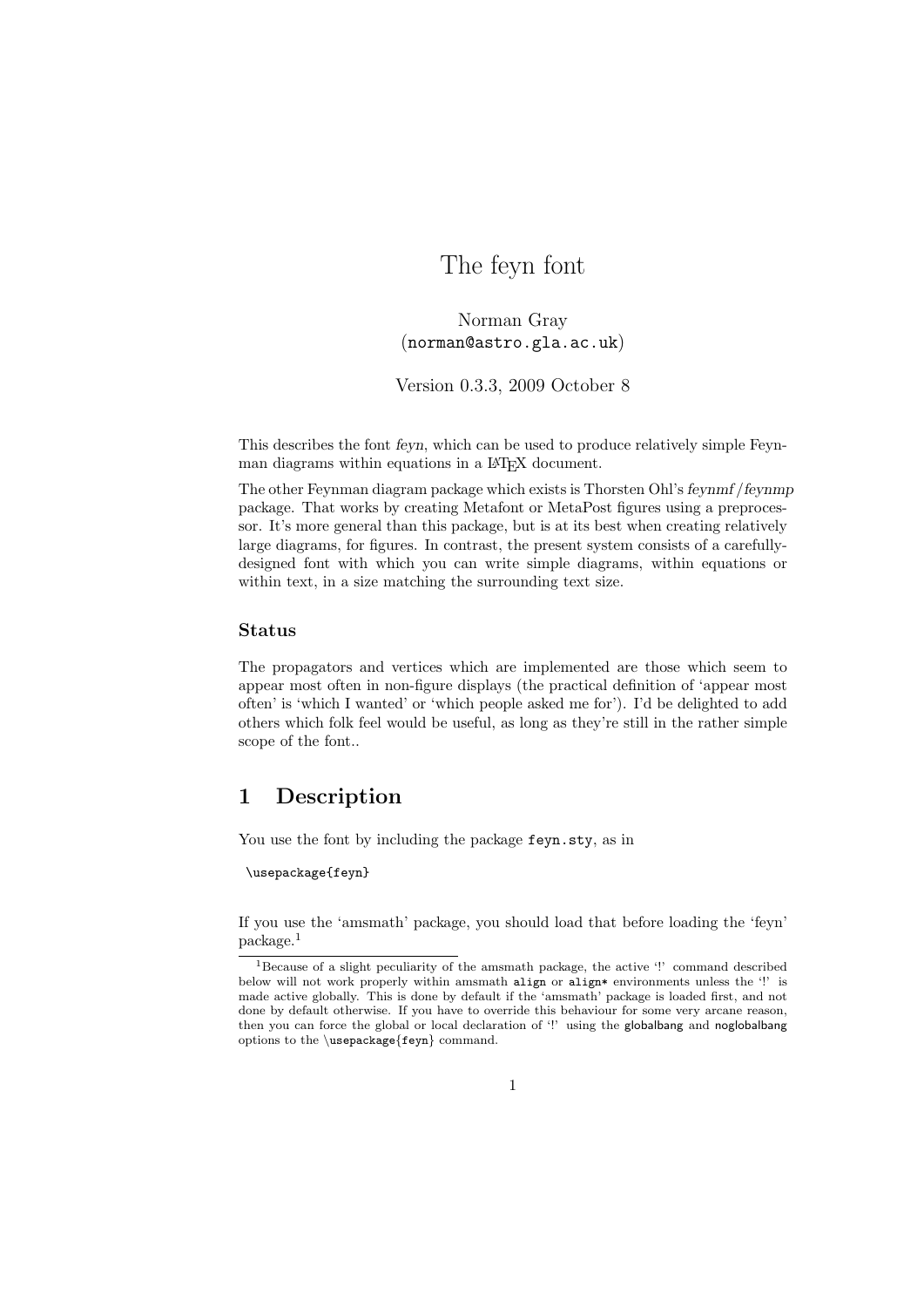|           | Character      |                            | Name                                         |                  | Width Height Depth |                  |
|-----------|----------------|----------------------------|----------------------------------------------|------------------|--------------------|------------------|
|           |                | $\overline{f}$             | fermion <sup>†</sup>                         | $\overline{2}$   | $\overline{0}$     | $\overline{0}$   |
|           | $\circ$        | fs                         | $short\ fermion$                             | $\mathbf{1}$     | $\boldsymbol{0}$   | $\boldsymbol{0}$ |
|           | $\Omega$       | fl                         | fermion $loop^{\dagger\ddagger}$             | $\boldsymbol{0}$ | $\mathbf{1}$       | $\overline{0}$   |
|           | $\sqrt{\circ}$ | flS                        | fermion loop (small) $^{\dagger\ddagger}$    | $\overline{0}$   | $\mathbf{1}$       | $\boldsymbol{0}$ |
|           | $\sim$         | f u                        | upward fermion <sup>†</sup> $(45^{\circ})$   | $\sqrt{2}$       | $\sqrt{2}$         | $\boldsymbol{0}$ |
|           |                | fd                         | downward fermion <sup>†</sup>                | $\sqrt{2}$       | $\sqrt{2}$         | $\boldsymbol{0}$ |
|           | f              | $f\mathcal{v}$             | vertical fermion $^\dagger$                  | $\overline{0}$   | $\overline{2}$     | $\boldsymbol{0}$ |
|           | $\circ$        | $f_{0}$                    | spacer                                       | $\overline{2}$   | $\boldsymbol{0}$   | $\boldsymbol{0}$ |
|           | $\circ$        | fs0                        | short spacer                                 | $\mathbf{1}$     | $\boldsymbol{0}$   | $\boldsymbol{0}$ |
|           |                | $\mathfrak g$              | $gluon/photon^{\dagger}$                     | $\overline{2}$   | $\boldsymbol{0}$   | $\boldsymbol{0}$ |
|           |                | gl                         | gluon $loop^{\dagger\ddagger}$               | $\boldsymbol{0}$ | $\sqrt{2}$         | $\boldsymbol{0}$ |
|           |                | glB                        | gluon loop $(big)^\dagger$                   | $\overline{0}$   | $2.67\,$           | $\overline{0}$   |
|           |                | glS                        | gluon loop $(small)$ <sup>†</sup>            | 0                | 1.33               | $\theta$         |
|           | ng ng ng       | g1, g2                     | gluon loop, 1st & 2nd quadrants <sup>†</sup> | $\overline{0}$   | $\sqrt{2}$         | $\overline{0}$   |
| avente de |                | $g_4, g_3$                 | gluon loop, 4th & 3rd quadrants <sup>†</sup> | $\overline{0}$   | $\boldsymbol{0}$   | $-2$             |
|           |                | gu                         | upward gluon <sup>†</sup> $(45^{\circ})$     | $\sqrt{2}$       | $\sqrt{2}$         | $\boldsymbol{0}$ |
|           |                | gd                         | downward gluon <sup>†</sup>                  | $\sqrt{2}$       | $\sqrt{2}$         | $\boldsymbol{0}$ |
|           |                | $g\overline{v}$            | vertical gluon <sup>†</sup>                  | $\boldsymbol{0}$ | $\overline{2}$     | $\boldsymbol{0}$ |
|           | ⊕              | $\boldsymbol{m}$           | massive fermion <sup>†</sup>                 | $\overline{2}$   | $\theta$           | $\overline{0}$   |
|           | $\circ$        | ms                         | short massive fermion                        | $\mathbf{1}$     | $\theta$           | $\overline{0}$   |
|           | $O-$           | $\boldsymbol{h}$           | ghost                                        | $\overline{2}$   | $\theta$           | $\boldsymbol{0}$ |
|           | $\Theta$       | $\mathfrak{h}\mathfrak{s}$ | short ghost                                  | $\mathbf{1}$     | $\theta$           | $\boldsymbol{0}$ |
|           | ∝              | h u                        | upward ghost $(45^{\circ})$                  | $\sqrt{2}$       | $\sqrt{2}$         | $\boldsymbol{0}$ |
|           | े              | hd                         | downward ghost                               |                  |                    | $\boldsymbol{0}$ |
|           | ø              | $\boldsymbol{x}$           | $\mathop{\textup{counterterm}}$ vertex       | $\boldsymbol{0}$ | $\boldsymbol{a}$   | $-a$             |
|           | ∞              | $\boldsymbol{p}$           | proper vertex                                |                  |                    |                  |
|           |                | $\boldsymbol{P}$           | proper vertex (variant)                      |                  |                    |                  |
|           | ல              | $\overline{c}$             | complete vertex                              |                  |                    |                  |
|           | $\bullet$      | $\boldsymbol{a}$           | arrow                                        | $\theta$         | $\theta$           | $\boldsymbol{0}$ |

Table 1: The characters in font feyn. Characters marked † have arrowed variants indicated with 'A' and 'V' suffixes; and characters marked ‡ have an upside-down variant indicated with a 'u' suffix. The 'u' must come before the 'A' or 'V'.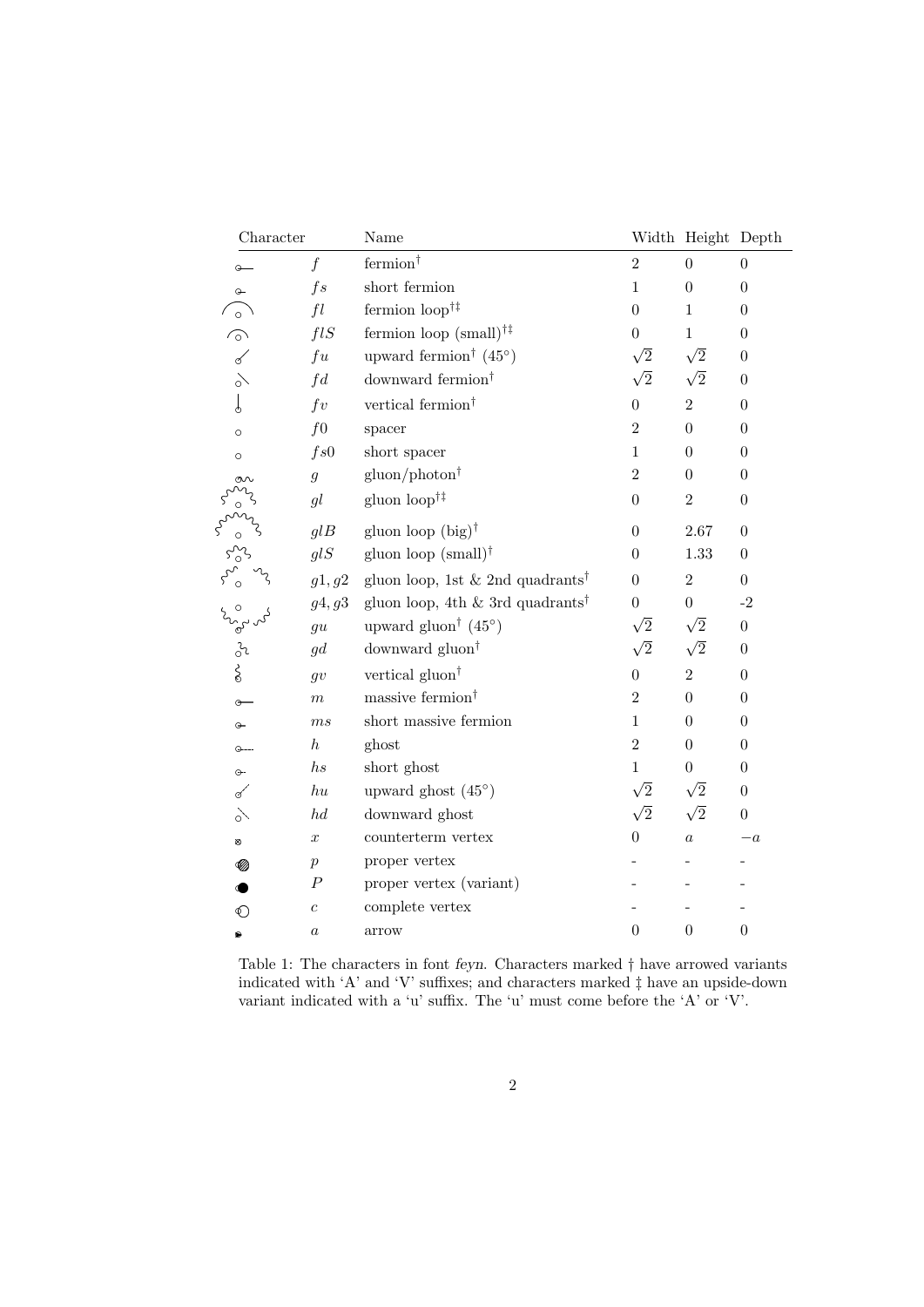The characters in the font are shown in table 1. These are shown in textstyle size, but all characters are also available in displaystyle size. All of the displaystyle characters are additionally offset vertically up to the math axis, which has height a. All the dimensions are shown as multiples of the length of a module which is the length of the short fermion. The  $\circ$  shows the reference point of each character. The proper vertex and the complete vertex are specified in terms of a 'blob-radius' which is about half a module. They have a width of 2 radii, and a height and depth of 1 radius.

Each of the characters marked with a  $\dagger$  in the table has two arrowed variants, so that  $\text{SymffA + gV}$  produces  $\rightarrow +\infty$ . The 'A' variants produce arrows pointing rightwards or upwards, and the 'V' variants arrows pointing leftwards or downwards. The characters marked with a ‡ also have an upside-down variant, thus 'flu' is an upside-down variant of the fermion loop, and 'fluV' an arrowed variant.

The unnassigned positions in the feyn font are filled with an obviously wrong dummy character, so that  $\f{A}\$ , for example, produces  $\mathcal{G}$ .

The file feyn.sty additionally defines a number of macros, described here.

- \feyn Selects the diagram font. This must be used within math mode. \Feyn selects the text-mode diagram font.
- \momentum{ch}{text} sets the character ch, which may be a ligature, and puts the given text at the recommended annotation position for that character. \momentum[pos]{ch}{text} is the same, except that the optional argument indicates the position relative to the annotation position. It must be one of 'top', 'urt', 'lrt', 'bot', 'llft' or 'ulft'. See below for examples. This is rarely used as such, since the \feyn and \Feyn commands make '!' a temporarily active character, and define it to be \momentum.
- \Diagram{} This is for building more complicated diagrams. It takes one argument, which is like the contents of an {array} environment—a series of formulae separated by  $&$ 's and  $\setminus\setminus$ . See below for an example. The result is a box on the math-axis.
- \maxis Raises a formula to the math-axis, which is occasionally useful within intext equations: eg \$\Feyn{fglf} - \maxis{\Feyn{faf}}\$ produces f  $\rightarrow$ .
- $\verb|\vertexlabel{p}{text}$  Allows you to label a vertex. If the first parameter p is ∧, the text is placed above the point at which the command is given, if it is  $\Box$ , it is placed below. For example,  $\{\equiv \frac{f}{\vert \text{vertexlabel}^a\vert} \}$ produces  $\frac{a}{b}$ . More often used within \Diagram than elsewhere.
- $\begin{bmatrix} \n\text{th}(h) \neq \n\end{bmatrix}$  For use within an (eqn)array environment, or the like. It modifies the control sequence  $\text{strut}$  to be a strut of height h and depth d modules, which can therefore be used to space the array out. Note that it modifies \strut, rather than being the strut itself.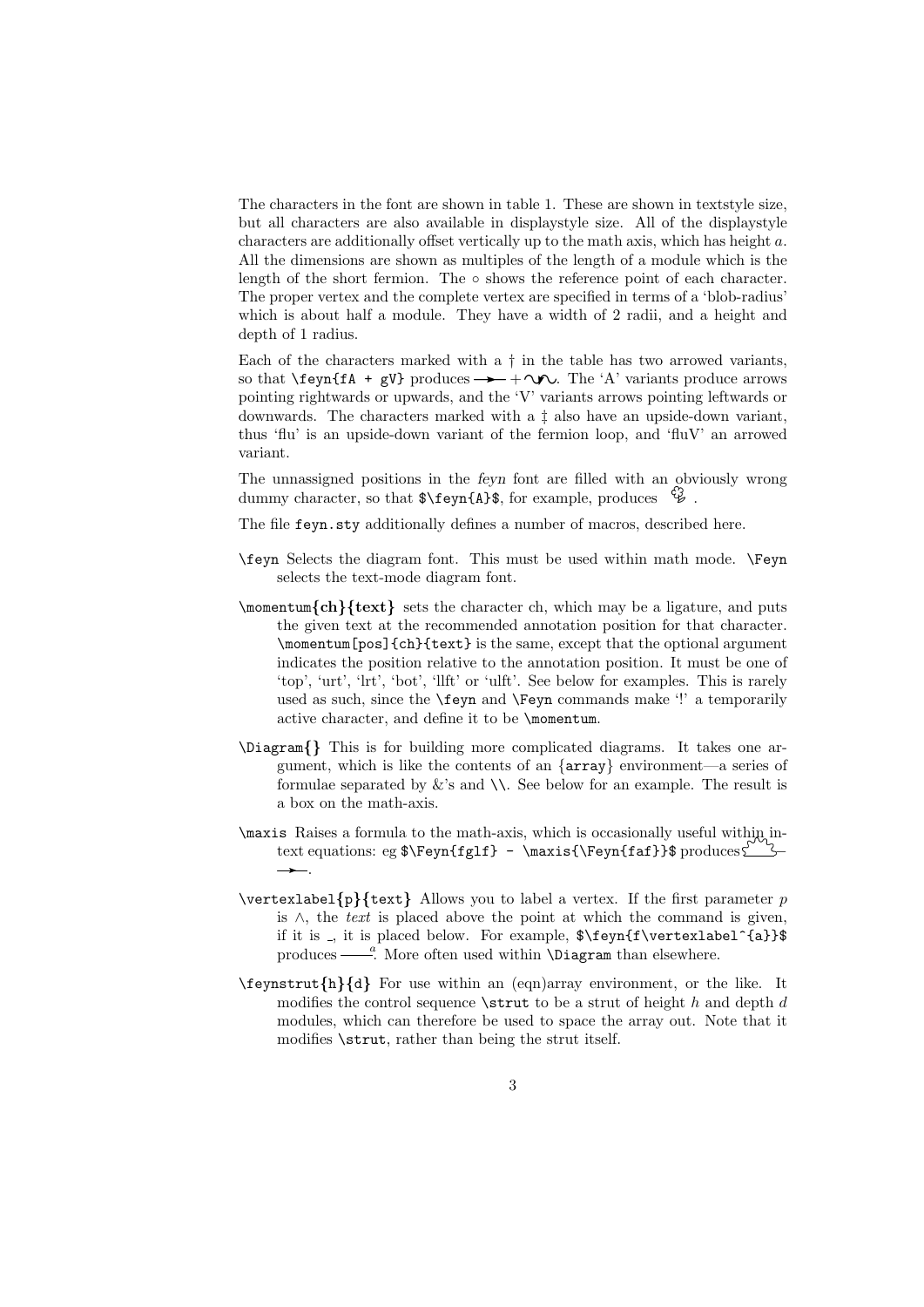$\lambda$  \annotate{x}{y}{text} Puts the text, between dollars, in a zero width box at offset  $(x, y)$  modules from the position of the **\annotate** command (which is generally the first command(s) after entering math-mode). Because the text is in math-mode, anything that is not maths should be in an \mbox.

The feyn font is modular, in the sense that all the dimensions are in terms of a module of 10pt, and all sizes given below are in units of modules. As well as 10pt, the font has versions for 11pt, 12pt, 18pt and 24pt text, and the most appropriate one is selected depending on the text size declared (or defaulted) in the \documentclass command. This range of sizes seems to be appropriate for the sizes required, but the author would welcome comments on this. The distribution contains a sample file using the 18pt feyn font in a foiltex document.

You draw a diagram by going into math-mode (between  $\ldots$ ), and selecting the diagrams font by the font-changing command \feyn{} (exactly as you might use \mathrm in math-mode). With a couple of exceptions, all the characters are obtained by typing a single letter, or a couple of letters which form a ligature, so that the letter f in the diagrams font  $(\frac{\hat{t}}{\sqrt{f}})$  produces a fermion of length 2 (modules), and fs produces a short fermion of length 1. As usual in maths mode, space characters are ignored, so you can add whitespace as required to make the expressions more legible. Some of the more heavily used characters are available in both display size and text size, with the text-size version invoked

by  $\Feyn{...}$ , so that  $\feyn{fgl}$  gives  $\frac{\sum_{i=1}^{n}f_{i}}{n}$  and  $\Feyn{fgl}$  gives  $\frac{\sum_{i=1}^{n}f_{i}}{n}$ The displaystyle characters are all on the math-axis, the textstyle ones are on the text line.

 $\overline{\phantom{a}}$ 

# 2 Examples

A simple propagator:

\feyn{\vertexlabel^a !{fA}p \vertexlabel^b} iδab <sup>a</sup>F<sup>p</sup> <sup>b</sup><sup>=</sup> = \displaystyle p/ − m<sup>0</sup> \frac{i\delta^{ab}} {\pslash-m\_0}} 

The \Diagram command lays out its arguments as an array.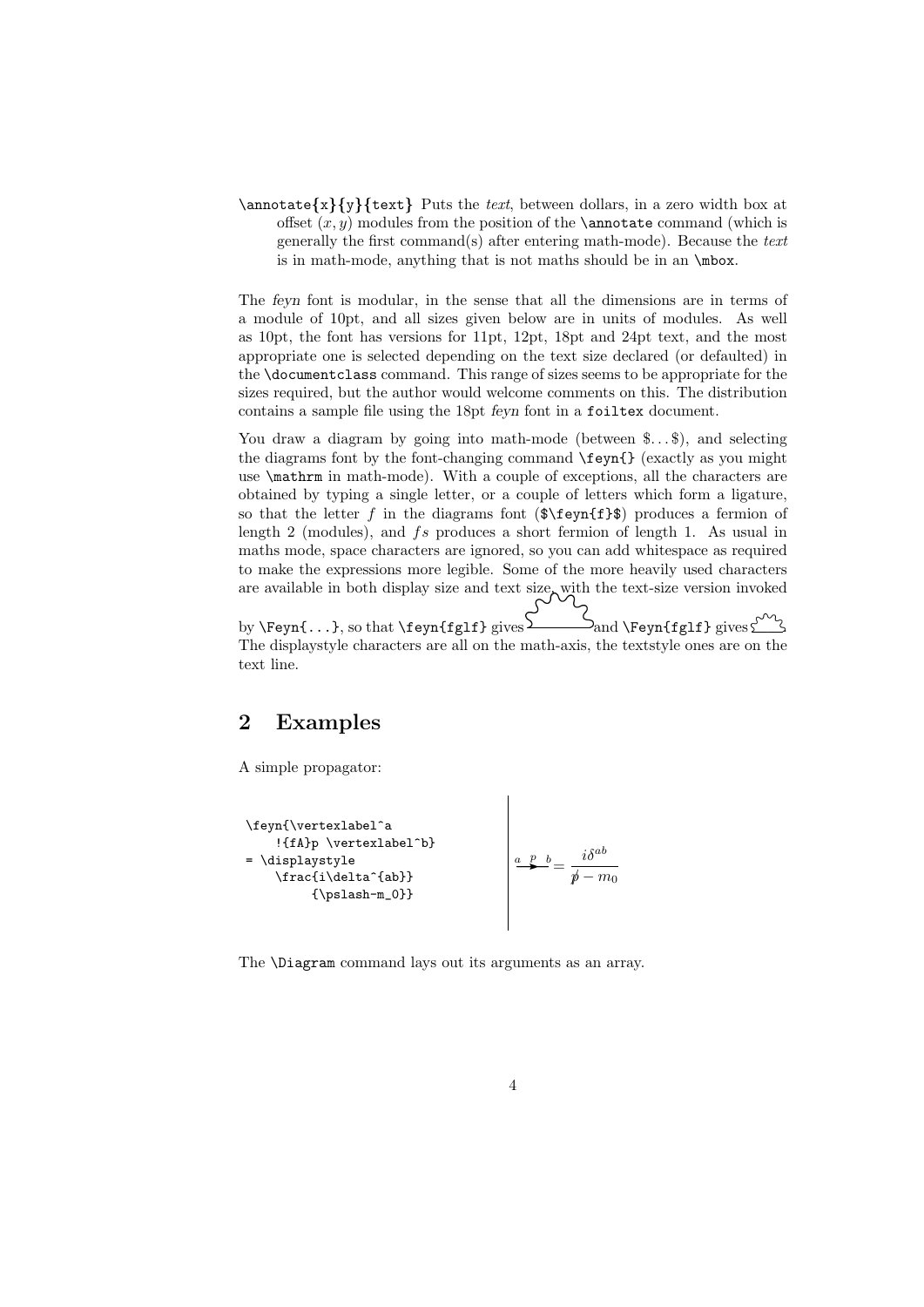\Diagram{\vertexlabel^a \\ fd \\ a & g\vertexlabel\_{\mu,c} \\ \vertexlabel\_b fu\\ dg c = igγµ(T )ab } µ,c e = \displaystyle b ig\gamma\_\mu (T^c)\_{ab}

An assortment of two-loop diagrams:

\feyn{fs f gl f glu f fs}



This is a "short-fermion fermion gluon-loop fermion gluon-loop-upsidedown fermion short-fermion".

 $\overline{\phantom{a}}$ 



Bremsstrahlung:

 $\Gamma$ 

```
\setminus[
  \Delta \Diagram{ & x \\
                       & ! [ulft]{gvV}{q=p' + k-p} & !{guA}{k \ \ \!\backslash\ }! [bot]{fA}p & ! [bot]{fA}{p'+k} & ! [lrt]{fA}{p'} \\
```
Ī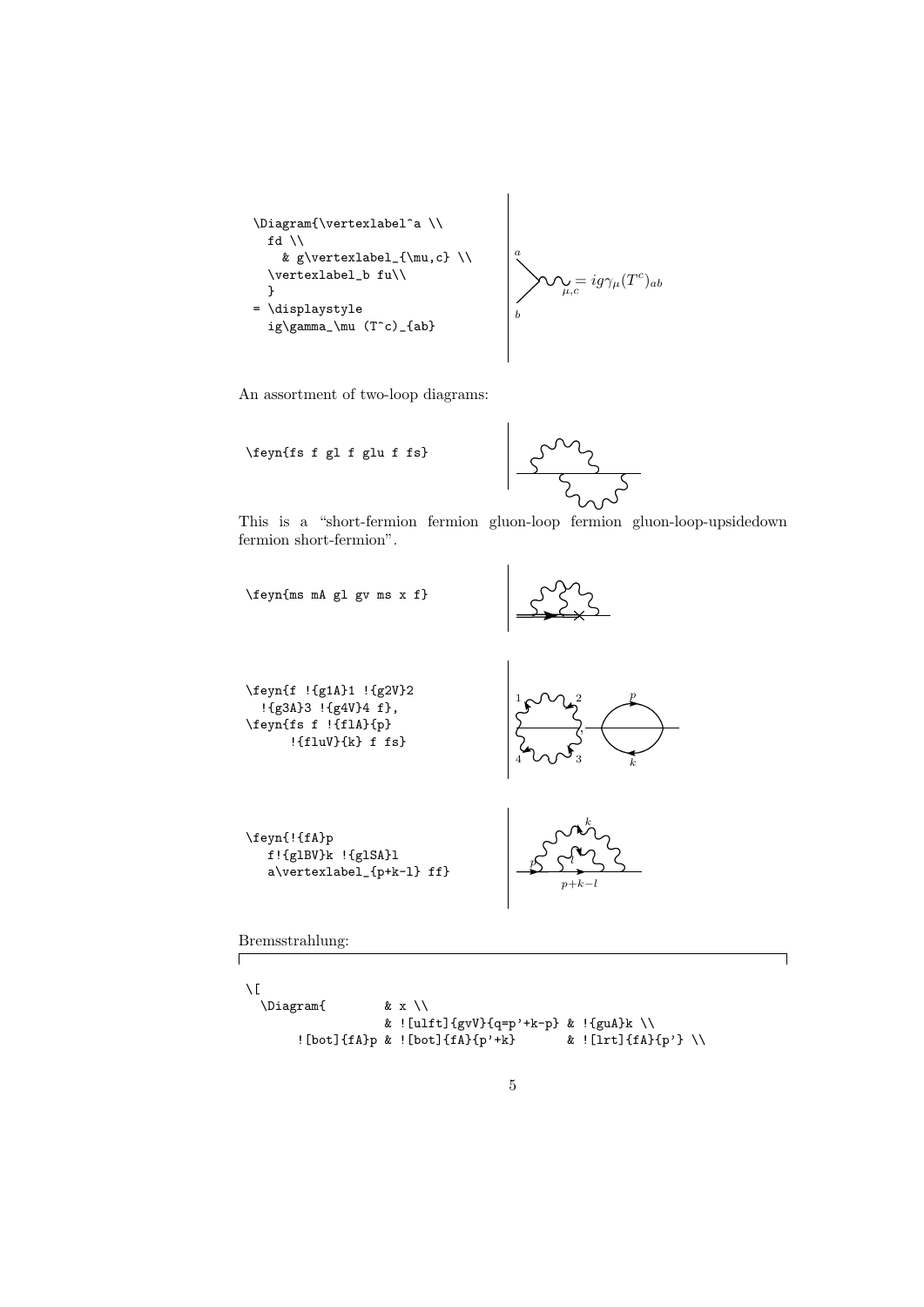```
}
                +
   \Diagram{ & !{guA}k \\
                !{fA}p & ![bot]{fA}{p-k} fs & !{fA}{p'} \\
                              & \begin{array}{ccc}\n\& \text{if } \text{Int}\text{lgvA} \text{d}=p' + k - p\n\end{array} \quad \begin{array}{c}\n\& \text{x} \\
\& \text{x}\n\end{array}& x \backslash \backslash}
\setminus]
```

$$
\underbrace{q=p'+k-p\mathbf{y}}_{p-p'+k}\underbrace{k\mathbf{y}}_{p'} + \underbrace{\underbrace{p\mathbf{y}\mathbf{y}}_{p-k}\mathbf{y}}_{p-k}\underbrace{p'}_{\mathbf{y}q=p'+k-p}
$$

We can also have diagrams in the text, like  $\mathcal{L}^{\mathcal{M}}\mathcal{L}$ , and we can annotate the diagrams

```
\annotate{2}{-0.5}
   {\mbox{counterterm}}
\feyn{ms m gl ![llft]{gv}l
    ms x f} counterterm
                             \frac{1}{2}
```
 $\overline{\phantom{a}}$ 

 $\Gamma$ 

This is a "short-massive massive gluon-loop gluon-vertical short-massive counterterm fermion".

The expression for the heavy-fermion self-energy in the ope is:

```
\def\bracket#1{\langle #1 \rangle}
\begin{eqnarray*}
-i\Sigma_{\rm ope} &=&
    \left[ \feyn{faf + fsfglffs + \cdots} \right] 1
              \feynstrut{1}{1}\strut \\
    && \quad{}+ \left[ \feyn{ fxfs0glfs0xf + \cdots} \right]
        \bracket{\overline\psi M \psi} \\
    && \quad{}+ \left[ \Diagram{ &x &x \\
                                     &gv &gv \\
                                 fs &fs &fs \iota + \cdots \right]
        \label{thm:main} $$\bracket_{G_{\mu\nu}^a G_{\mu\nu}^a}\\\\end{eqnarray*}
```
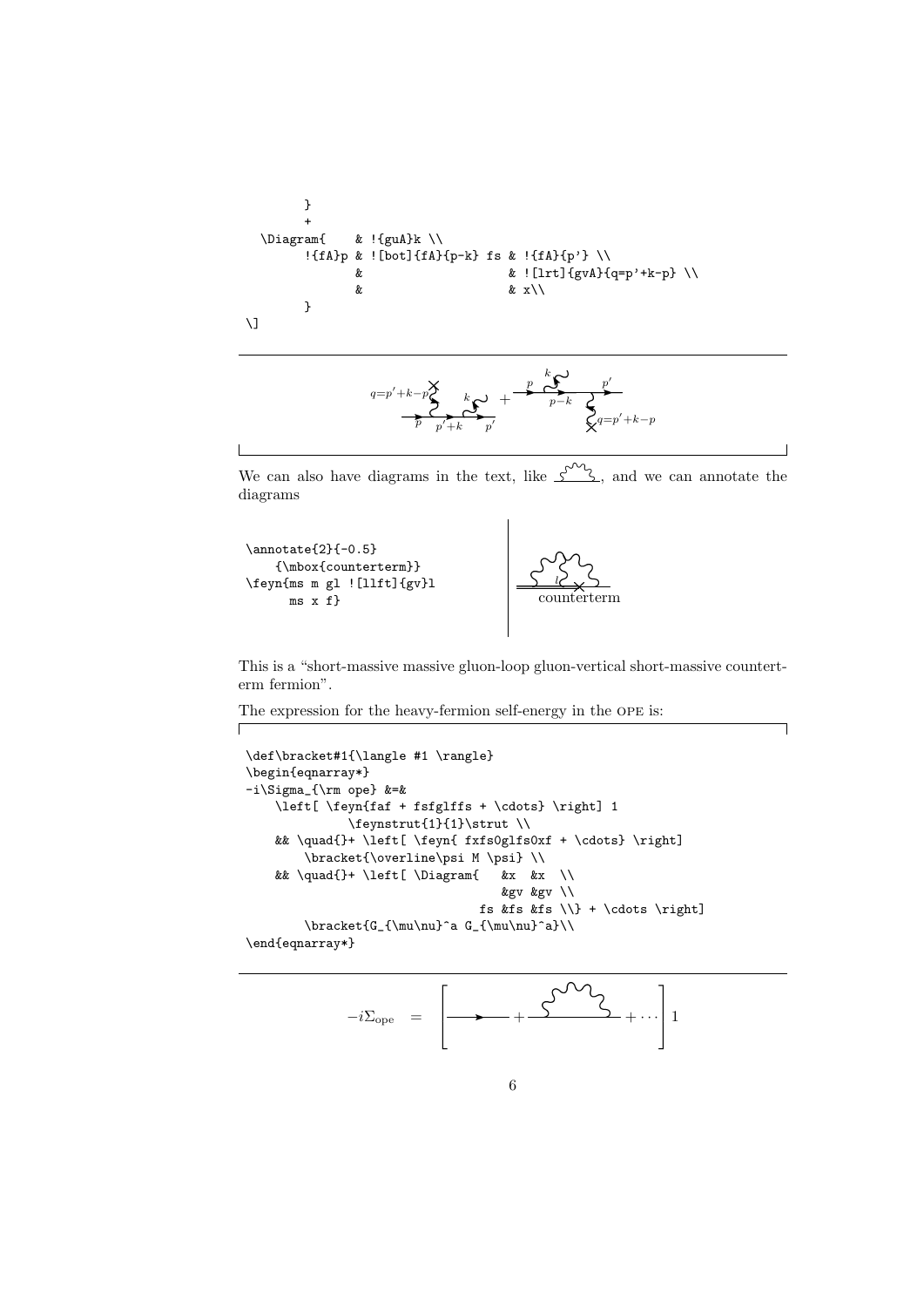

The Feynman Rules are as follows:

 $\sqrt{2}$ 

```
\def\arraystretch{3} \arraycolsep=0.2cm
\[ \begin{array}{rcl}
\feyn{\vertexlabel^a !{fA}p \vertexlabel^b} % quark prop
  &=& \displaystyle
 \{i\delta^{ab} \over \psi - m_0\} \ \}\Diagram{\vertexlabel^a \\ fd \\ & g\vertexlabel_{\mu,c} \\
   \vertexlabel_b fu\\} % 3-point vertex
 &=& \displaystyle
   ig\gamma_\mu (t^c)_{ab} \ \\feyn{\vertexlabel_{\mu, a} !{gA}k \vertexlabel_{\nu, b}} % gluon prop
&=& \displaystyle
  {-i\over k^2} \left[g_{\mu\nu} + (a_0 - 1) \{k_\mu k_\nu \over k^2}\right]\delta^{\alpha^{\alpha}}\Diagram{\vertexlabel^{\alpha,a} \\
         !{gdA}p \\
                 & !{ghr \vert\text{abel}_{\gamma,c}} \ \ \}!{guA}q \\
         \vertexlabel_{\beta,b}
        } % 3-gluon vertex
    &=& \displaystyle
 -g f^{\uparrow}{abc} (
 g_{\beta\gamma} (q-r)_\alpha +
 g_{\gamma\alpha} (r-p)_\beta +
 g_{\alpha\beta} (p-q)_\gamma
 ) \\
\feyn{\vertexlabel^a !hp \vertexlabel^b} % ghost prop
&=& \displaystyle
 \{i \over p^2\} \delta_{ab} \ \backslash\Diagram{\vertexlabel^b \\ hd \\ & g\vertexlabel^{\mu,a} \\
   \vertexlabel_c hu\\} % ghost-gluon vertex
&=& \displaystyle
 -g f^{abc}p_\mu
```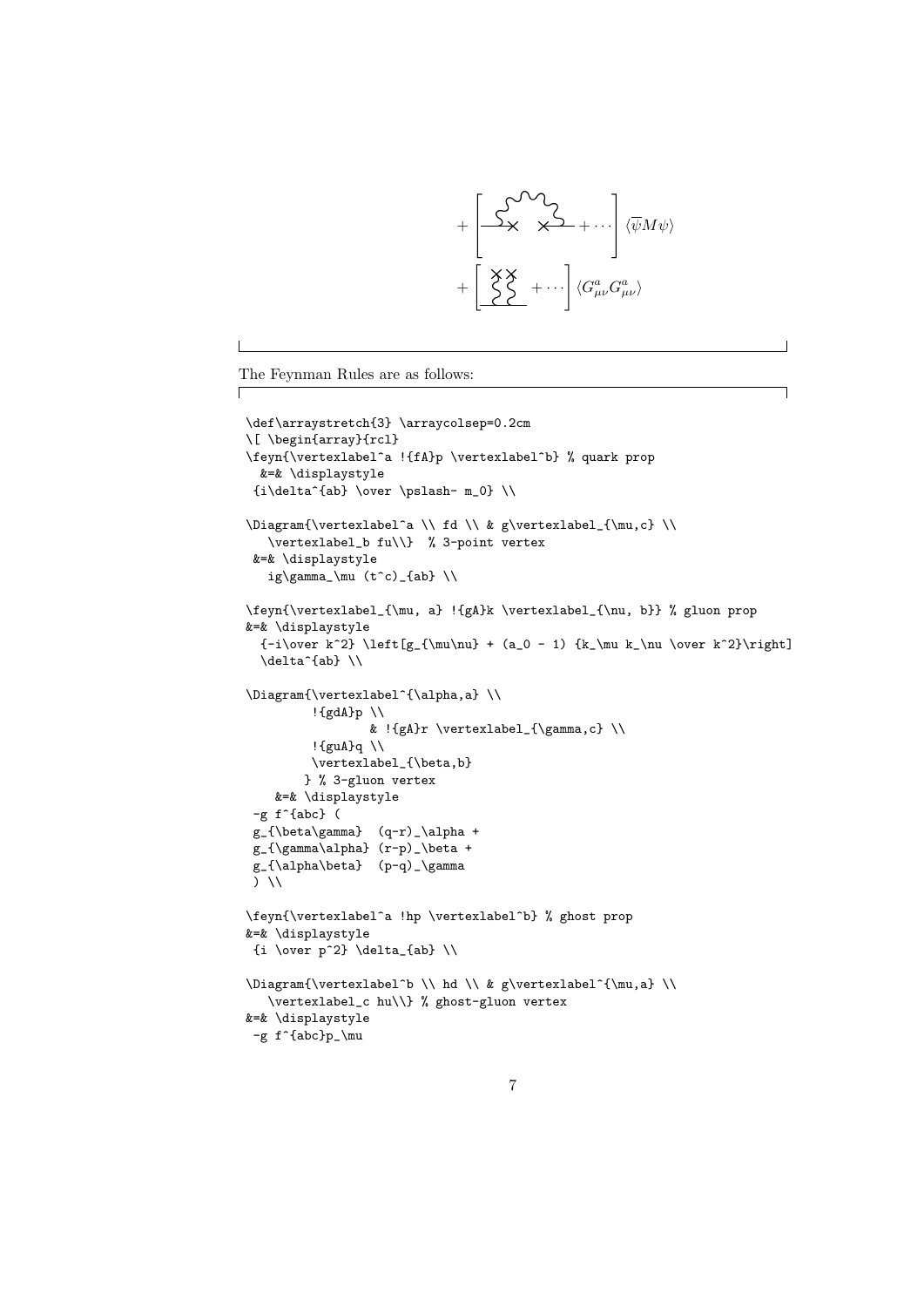```
\quad\raise 1ex\hbox{\vtop{\hsize=15em
    where $p$ is the momentum of the outgoing positive energy
         ghost\par}}
\end{array} \]
```

$$
\frac{a p_b}{\mu} = \frac{i\delta^{ab}}{\psi - m_0}
$$
\n
$$
\sum_{\mu, a} \sum_{\nu, b} = ig\gamma_{\mu}(t^c)_{ab}
$$
\n
$$
\sum_{\substack{a, a \\ \mu, a \\ \mu, a}} \sum_{\substack{b \\ \nu, b}} = \frac{-i}{k^2} \left[ g_{\mu\nu} + (a_0 - 1) \frac{k_{\mu}k_{\nu}}{k^2} \right] \delta^{ab}
$$
\n
$$
\sum_{\substack{a, a \\ \mu, b \\ \mu, b}}^{k} \sum_{\substack{r \\ \nu, c}} = -gf^{abc} (g_{\beta\gamma}(q - r)_{\alpha} + g_{\gamma\alpha}(r - p)_{\beta} + g_{\alpha\beta}(p - q)_{\gamma})
$$
\n
$$
\sum_{\substack{a, b \\ \mu, b}}^{k} = \frac{i}{p^2} \delta_{ab}
$$
\n
$$
\sum_{\substack{b \\ \nu, \nu, a \\ \nu, \nu}}^{\mu, a} = -gf^{abc} p_{\mu} \quad \text{where } p \text{ is the momentum of the outgoing positive energy ghost}
$$

The diagrams can also appear as parts of equations:

 $\Gamma$ 

```
\begin{eqnarray}
\feyn{fcf} &=& \feyn{faf + fpf + fpfpf + \cdots} \\
   &=& \sum_{n=0}^\infty \feyn{fsafs ( pfsafs)}^n \\
    &=& \feyn{\frac{fsafs}{1-(pfsafs)}}.
\end{eqnarray}
```